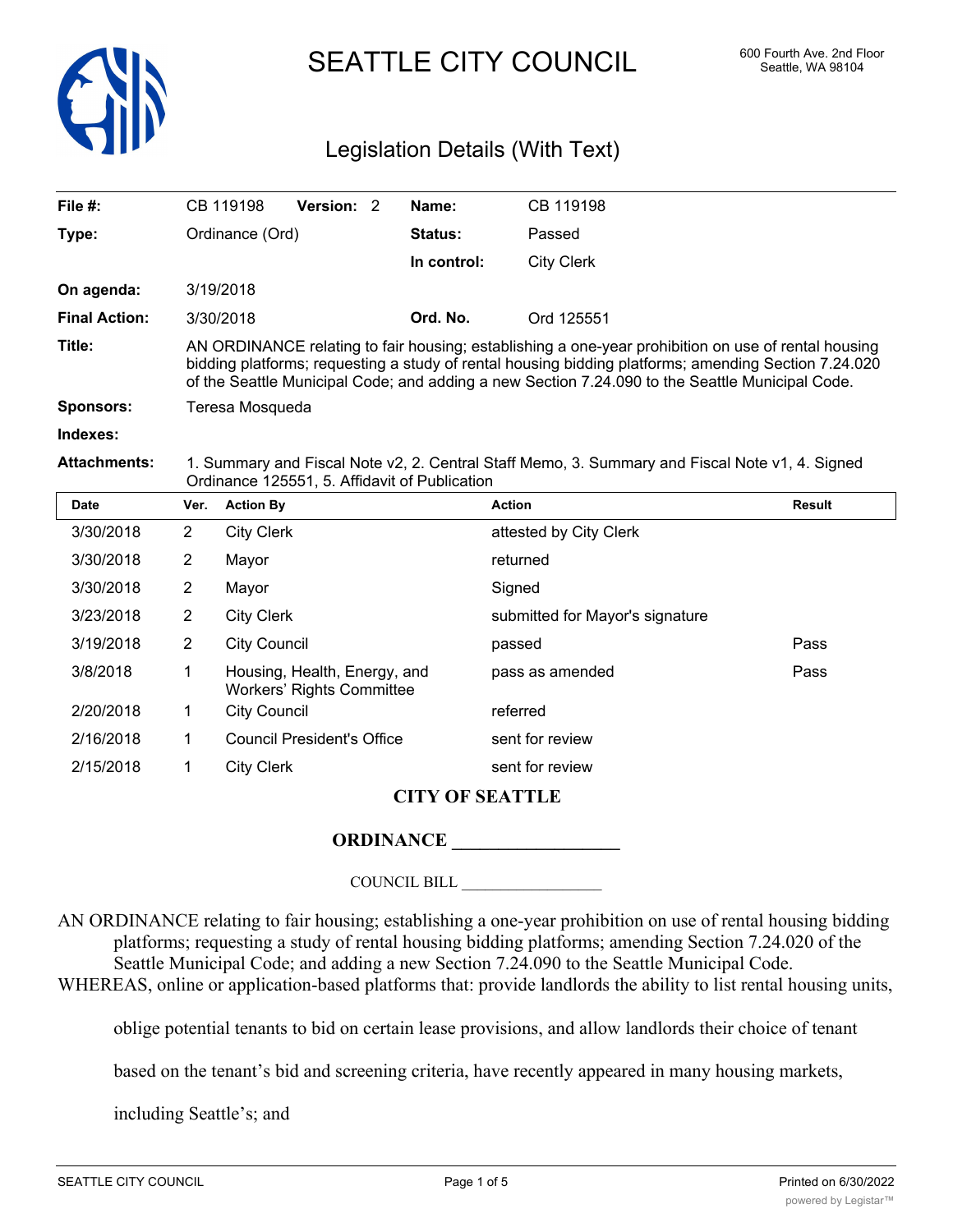- WHEREAS, over the past several years, the City Council has passed a variety of amendments to the Seattle Municipal Code regulating rentals, revising the housing code, and updating fair housing protections, resulting in a new and different regulatory landscape; and
- WHEREAS, emerging technologies have caused consumers to rapidly escalate the use of application based and online services, and it is unclear whether the structure and operation of these new services comply with the City's code, including new regulations such as first-in-time; and
- WHEREAS, Seattle's housing market has become very competitive over the past decade, causing scarcity issues for tenants; and
- WHEREAS, it is uncertain whether and how these services impact Seattle's rental housing market, as these services may have different effects on markets depending on the scarcity of housing supply; and
- WHEREAS, the benefits and drawbacks of such services to landlords and tenants have not been studied in Seattle; and
- WHEREAS, the City of Seattle is committed to ensuring equitable access to rental housing, and platforms that require use of a computer and internet in order to access rental housing may hinder the ability for certain communities to meaningfully identify and obtain needed housing; and
- WHEREAS, the Council wishes to understand new technologies and innovation that may have impacts on communities throughout Seattle prior to these new technologies and innovations becoming entrenched without regard to whether their impacts are in line with Seattle's values of equity and Seattle's work toward expanding access to rental housing; and
- WHEREAS, the Council wishes to know more about how these services function and the impact they may have on Seattle's rental housing market before allowing landlords and tenants to use them within the City; NOW, THEREFORE,

#### **BE IT ORDAINED BY THE CITY OF SEATTLE AS FOLLOWS:**

Section 1. Section 7.24.020 of the Seattle Municipal Code, last amended by Ordinance 125222, is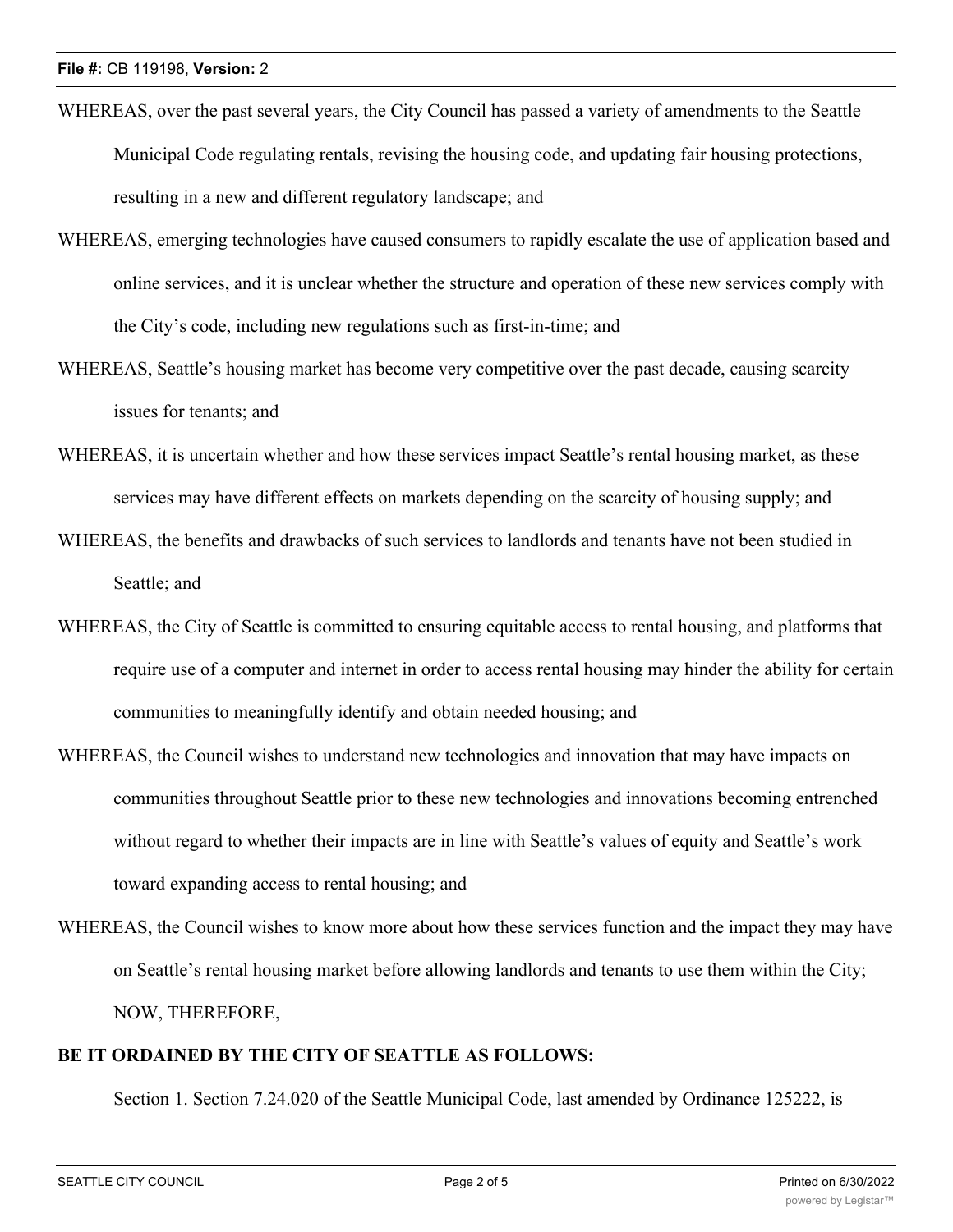amended as follows:

### **7.24.020 Definitions((.))**

"Rental agreement" means a "rental agreement" as defined and within the scope of RCW 59.18.030 and RCW 59.18.040 of the RLTA in effect at the time the rental agreement is executed. At the time of the passage of the ordinance codified in this chapter, the RLTA defined "rental agreement" as "all agreements which establish or modify the terms, conditions, rules, regulations, or any other provisions concerning the use and occupancy of a dwelling unit."

\* \* \*

"Rental housing bidding platform" or "platform" means a person that connects potential tenants and landlords via an application based or online platform to facilitate rental housing auctions wherein potential tenants submit competing bids on certain lease provisions including but not limited to housing costs and lease term, to landlords for approval or denial. Merely publishing a rental housing advertisement does not make a person a rental housing bidding platform. This definition shall expire on the date Section 7.24.090 expires.

\* \* \*

Section 2. A new Section 7.24.090 is added to the Seattle Municipal Code as follows:

#### **7.24.090 Use of online or application based rental housing bidding services prohibited**

A. Landlords and potential tenants are prohibited from using rental housing bidding platforms for real property located in Seattle city limits.

B. This Section 7.24.090 shall expire one year after the effective date of the ordinance introduced as Council Bill 119198 unless Council exercises its authority under subsection 7.24.090.C, in which case it shall expire at the end of the extension.

C. Council has the authority to extend the prohibition in subsection 7.24.090.B by up to twelve months if the Office of Housing requests more time to complete the study of rental housing impacts, or if Council needs more time to review the study or discuss potential action.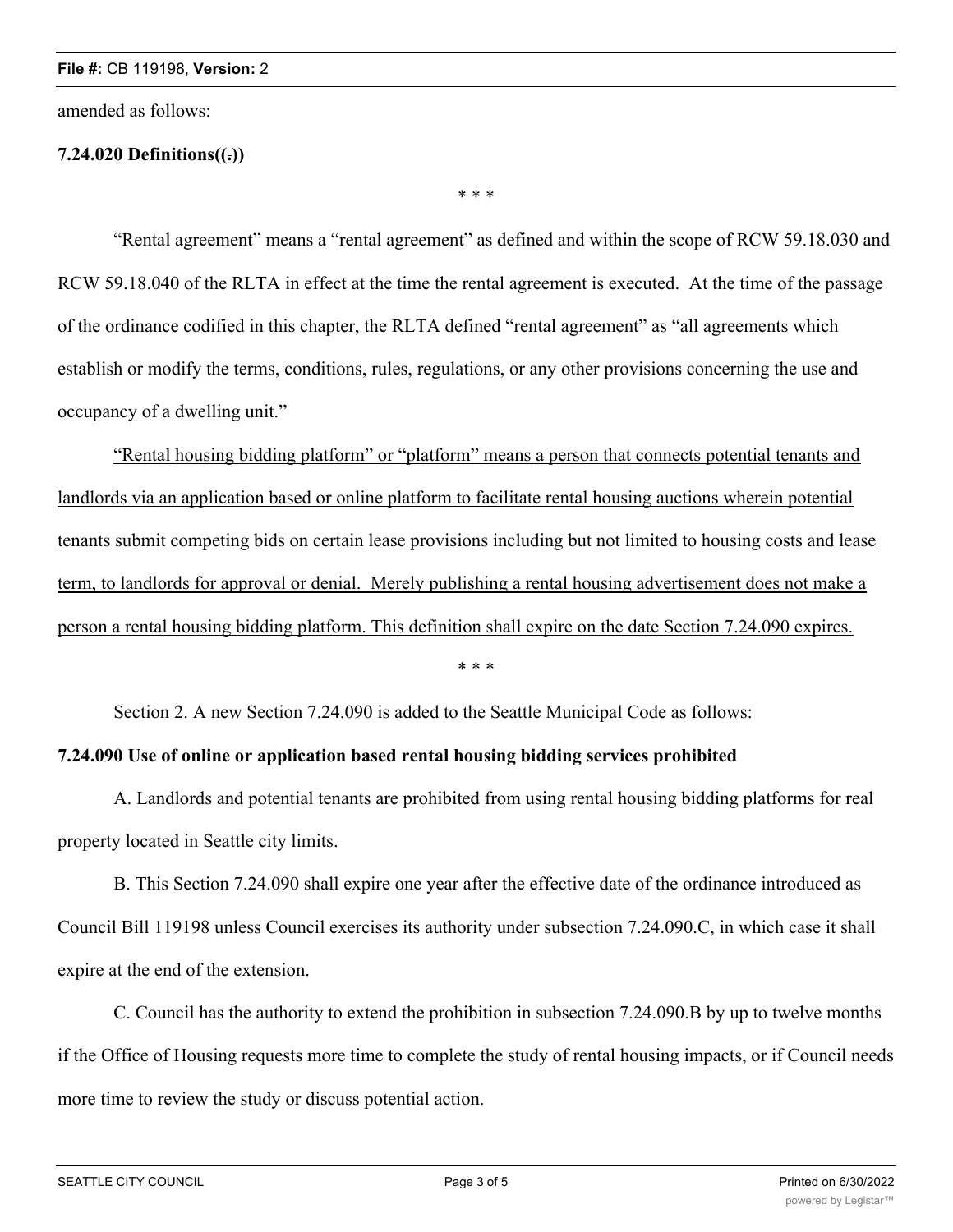#### **File #:** CB 119198, **Version:** 2

Section 3. The City Council requests that the Office of Housing coordinate with the Seattle Office for Civil Rights and the Seattle Department of Construction and Inspections to determine whether rental housing bidding platforms comply with The City of Seattle's fair housing and rental regulation laws and conduct a study of the current or potential impacts rental housing bidding platforms have and could have on equitable access to Seattle's rental housing market. The Office of Housing shall submit the study, which should include compliance determinations by the Office for Civil Rights and the Department of Construction and Inspections, to the Chair of the Housing, Health, Energy, and Worker's Rights Committee of City Council within twelve months of enactment of the ordinance introduced as Council Bill 119198.

Section 4. The provisions of this ordinance are declared to be separate and severable. If any clause, sentence, paragraph, subdivision, section, subsection or portion of this ordinance, or the application thereof to any person or circumstance, is held to be invalid, it shall not affect the validity of the remainder of this ordinance, or the validity of its application to other persons or circumstances.

Section 5. This ordinance shall take effect and be in force 30 days after its approval by the Mayor, but if not approved and returned by the Mayor within ten days after presentation, it shall take effect as provided by Seattle Municipal Code Section 1.04.020.

Passed by the City Council the day of the case of the case of the case of the case of the case of the case of the case of the case of the case of the case of the case of the case of the case of the case of the case of the me in open session in authentication of its passage this day of  $\qquad \qquad$ , 2018.

President of the City Council

\_\_\_\_\_\_\_\_\_\_\_\_\_\_\_\_\_\_\_\_\_\_\_\_\_\_\_\_\_\_\_\_\_\_\_\_

Approved by me this \_\_\_\_\_\_ day of \_\_\_\_\_\_\_\_\_\_\_\_\_\_\_\_\_\_\_\_\_\_, 2018.